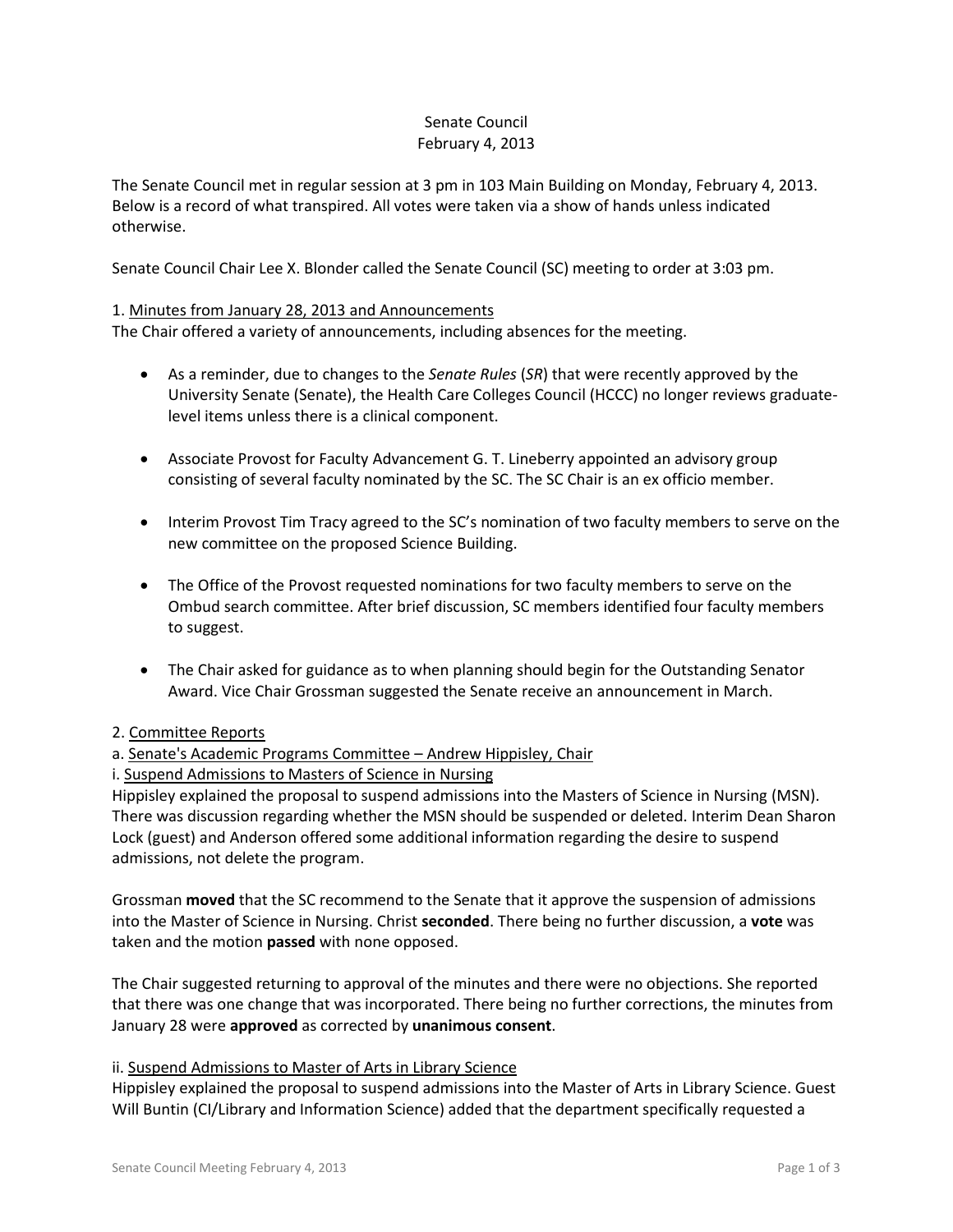suspension of admissions, as opposed to deletion of the program. Grossman **moved** that the SC recommend to the Senate that it approve the suspension of admissions into the Master of Arts in Library Science. Edwards **seconded**. There being no further discussion, a **vote** was taken and the motion **passed** with none opposed.

## iii. Proposed New Graduate Certificate in Instructional Communication

Hippisley explained the proposed new Graduate Certificate in Instructional Communication. There were some questions for Guest Deanna Sellnow (CI/Communication). Anderson **moved** that the SC recommend that the Senate approve the establishment of the new Post Graduate Certificate in Instructional Communication. Wasilkowski **seconded**. There being no further discussion, a **vote** was taken and the motion **passed** with none opposed.

### b. Senate's Academic Organization and Structure Committee – Herman Farrell, Chair

Guest Farrell explained the various parts of the new routing form. There were a variety of questions from SC members. Debski suggested swapping the order of a couple of sections; Farrell said he would send a revised version. Anderson **moved** to endorse the Routing Form for Changes to Academic Organization or Structure of an Educational Unit. Wasilkowski **seconded**. There being no further discussion, a **vote** was taken and the motion **passed** with none opposed.

### 3. Provost's Council on Metrics Final Report – Hollie Swanson

Swanson offered SC members an overview of the final report from the Provost's Council on Metrics. There were a variety of questions from SC members. SC members planned to ask the Provost a couple of questions when he attends the next SC meeting.

### 4. Tentative Senate Agenda for February 11, 2013

SC members discussed the tentative Senate agenda. They agreed to remove one report and switch agenda items four and five.

Grossman **moved** to approve the tentative Senate agenda for February 11, 2013 as amended. Wasilkowski **seconded**. A **vote** was taken and the motion **passed** with none opposed.

Because all agenda items were addressed, the Chair suggested a couple of discussion items for the remaining time. She asked SC members to share how they, as senators, communicate with their constituents back in the colleges. SC members engaged in a lively discussion of a senator's responsibility regarding communication with constituents. It was generally agreed that each senator has a responsibility to report on Senate activities via emails, reports at faculty meetings, etc.

Grossman then led SC members in a discussion on centers. He offered some suggestions for disincentives that might prevent units from labeling a proposed new center as "administrative," to avoid the additional regulations associated with an "educational" center.

After some discussion, Grossman **moved** that the SC ask the Senate's Research Committee to explore whether to recommend to UK's administration that administrative centers should not be eligible for indirect cost returns. Wasilkowski **seconded**. There was additional discussion. Grossman **withdrew** his motion.